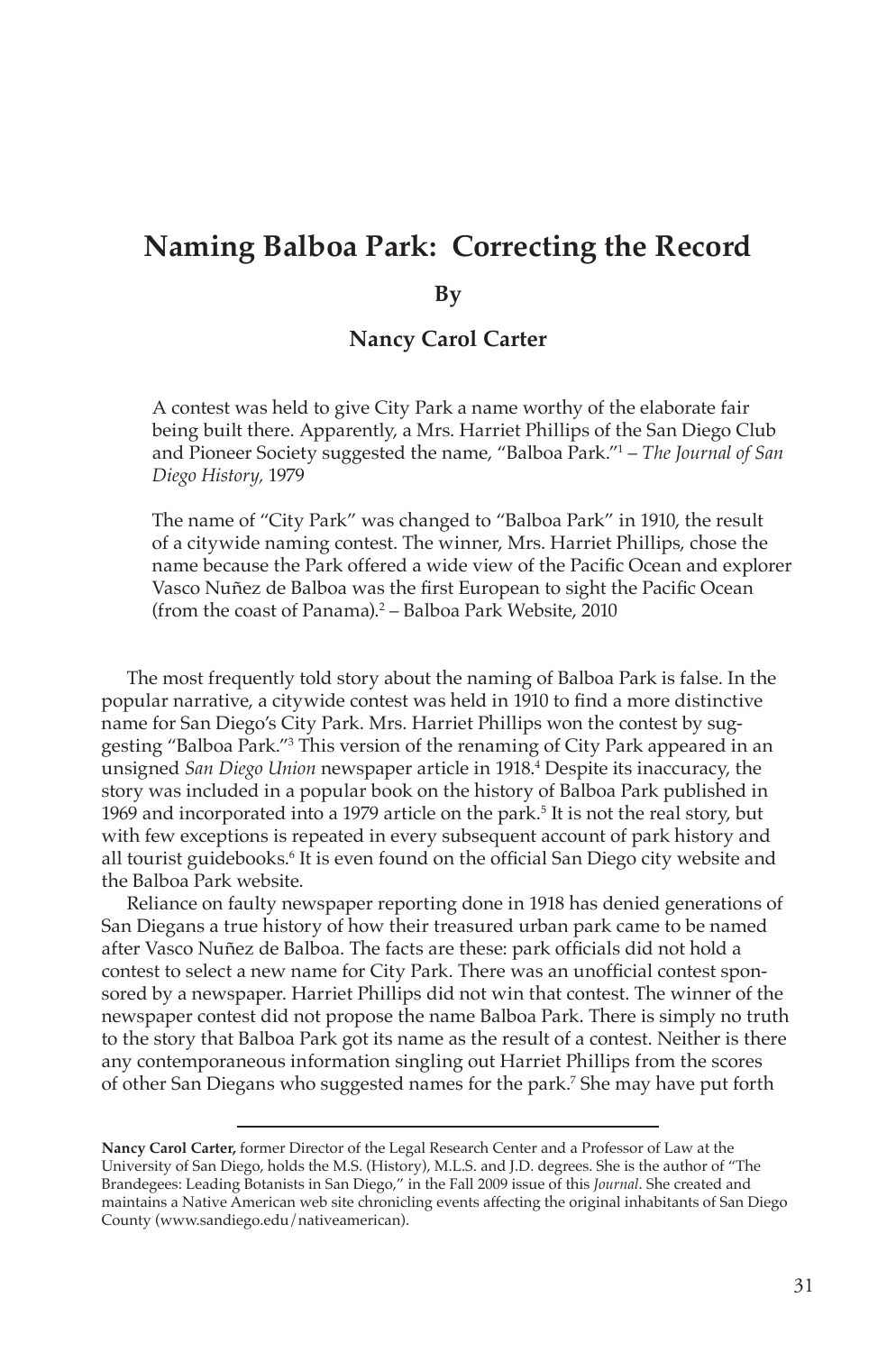

*Vasco Nuñez de Balboa takes possession of the Mar del Sur (South Sea) now known as the Pacific Ocean for Spain.*

the name "Balboa," but others also recommended that same name.<sup>8</sup>

The decision to rename the park and the responsibility for selecting a name fell to the three-member Park Commission.9 Not one account from 1910 mentions the use of a contest to select the new name. The commissioners, however, did ask for public suggestions and soon found themselves at the center of a lively citywide debate. Local newspapers staked out opposing positions and whipped up a fury of letters to the editor. Landscape architect Samuel Parsons—an outsider—was denounced for daring to suggest a name. Each new suggestion was countered with someone's fierce objection. Xenophobic sentiments emerged. Fractious letters to the editor jeered at the names suggested by highbrow "literati" on one hand and tasteless bumpkins on the other.

Finding no guidance in the stormy sea of public opinion, the besieged Park Commissioners

delayed their decision for months. When the new name was finally announced, newspaper headlines shouted in capital letters: "WE DO NOT WANT BALBOA! WHY SHOULDN'T THE PEOPLE OF SAN DIEGO NAME THEIR OWN PARK?" *The Sun* also ridiculed the name by printing disparaging biographical accounts of Vasco Núñez de Balboa that emphasized his history as a stowaway and manner of death: "He was executed by the Spanish for treason. And now one of the great parks of America has been named in his honor."10 In fact, Balboa's "treason" was actually a politically motivated charge trumped up by a rival. Those who disliked the new name questioned the authority of the Park Commission to make the decision, demanding intervention by the City Council and a special election.

The version of history in which City Park received a new name in a smoothly orchestrated civic exercise is just not true. The real story is untidy. It is political, press driven, and populated with a cast of concerned, humorous, cranky, and engaged citizens of San Diego.

#### **No Better Time**

The idea of adopting a more distinctive name for City Park was not new in 1910, though San Diego had maintained the status quo for more than forty years. Impetus to make the name change arrived with the decision to stage the Panama-California Exposition. City Park needed a more alluring and suitable name. Samuel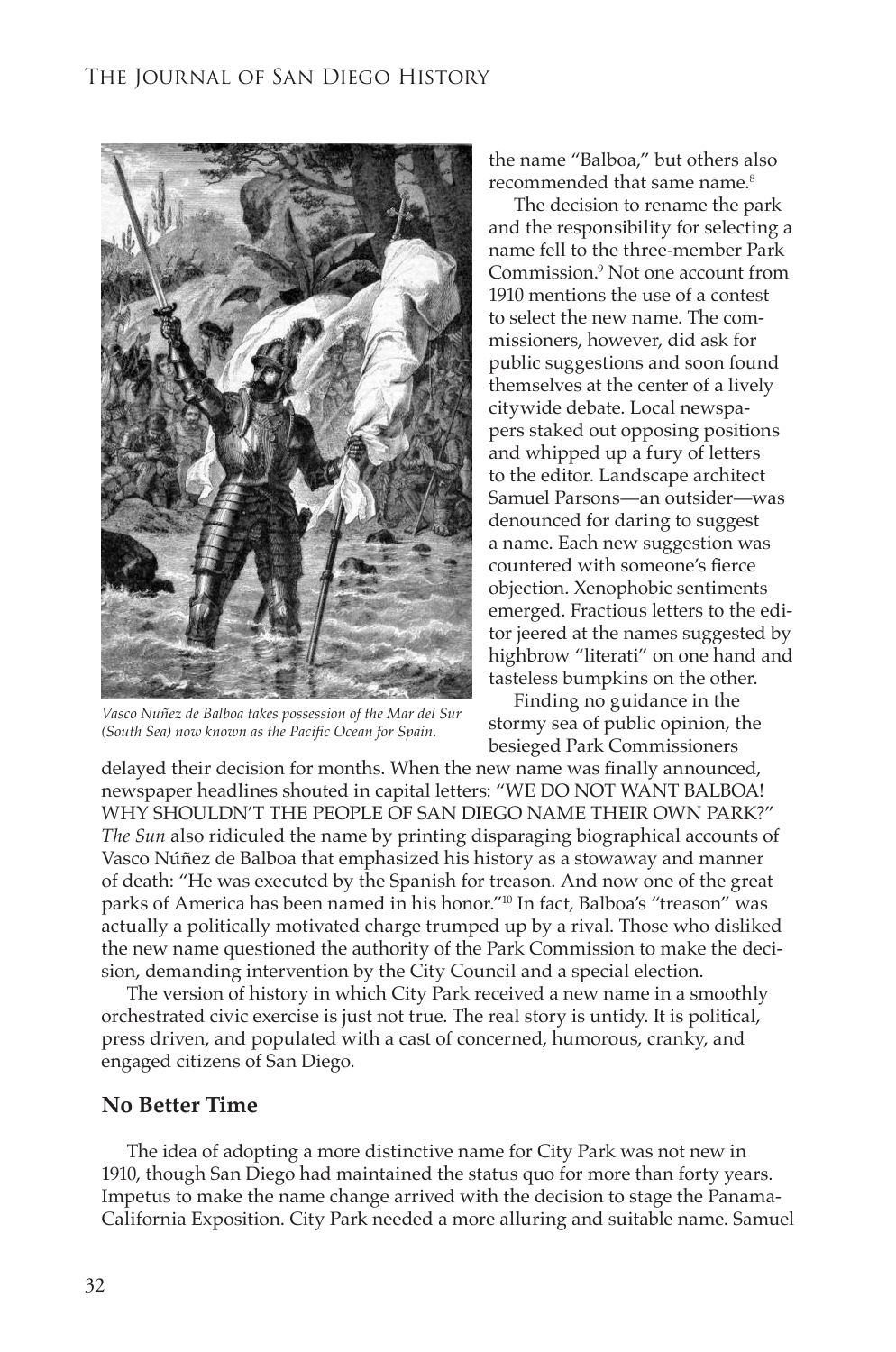Parsons, the New York landscape architect who had been hired in 1902 to professionally design City Park grounds and to create a master plan for its development, put the matter squarely on the table.<sup>11</sup> As an early step in exposition planning, Parsons was brought back to San Diego in 1910 to assess progress on the master plan he had submitted five years earlier and to report to the Park Commissioners. At the end of his report, Parsons wrote:

The importance of adopting a name for the park has impressed me with renewed force…To call it the "city park" means nothing…Some name that is distinctive, euphonious and that suits Southern California is what is wanted. There has been much discussion and many names have been suggested… Why not meet the question fairly now and settle it? There can be no better time. I would suggest the name of "Cabrillo Park."12

Parsons was reporting to the Park Commissioners, Thomas O'Hallaran, Senator Leroy A. Wright and Judge Moses A. Luce, who, according to newspaper accounts, planned to give the name suggestion their "early consideration."13 While Parsons obviously favored a change from "City Park," we do not know if he felt strongly about his Cabrillo suggestion, or just offered a specific proposal to stimulate discussion.

The *San Diego Sun* editorialized that Parsons was right: it was time for the park to be given a name that could convey "a sort of personality." While there were other names that could be chosen, "we all will have to concede that Cabrillo park

would be a good name, carrying a proper significance. The park commissioners would not be going wrong if they resolved to name it Cabrillo Park."14

The Commissioners discussed renaming the park at their next meeting. O'Hallaran was ready to accept the name Cabrillo, but neither Wright nor Luce liked it. Wright favored naming the park after its ardent advocate and benefactor, George W. Marston. He also thought Horton Park (after city father Alonzo Horton) or Sierra Park would be good names. Judge Luce favored a descriptive name like Ocean View or Bay View or a Spanish name suggestive of the same, but conceded that the "view" names were already "used much." Wright suggested that they all think of names and resume the discussion at their next meeting. O'Hallaran convinced Wright and Luce that the public should be consulted. With these actions, the Commissioners presaged four long months of irresolute discussion. From all accounts, the Commissioners approached this decision with care and detachment, avoiding the



*Moses A. Luce, pictured here ca. 1911-15, served as one of the park commissioners responsible for renaming City Park. After serving with distinction in the Civil War, he moved to San Diego in 1873. He served as judge of the County Court of San Diego and founded the law firm Luce, Forward, Hamilton & Scripps. ©SDHC #91:18564-1728.*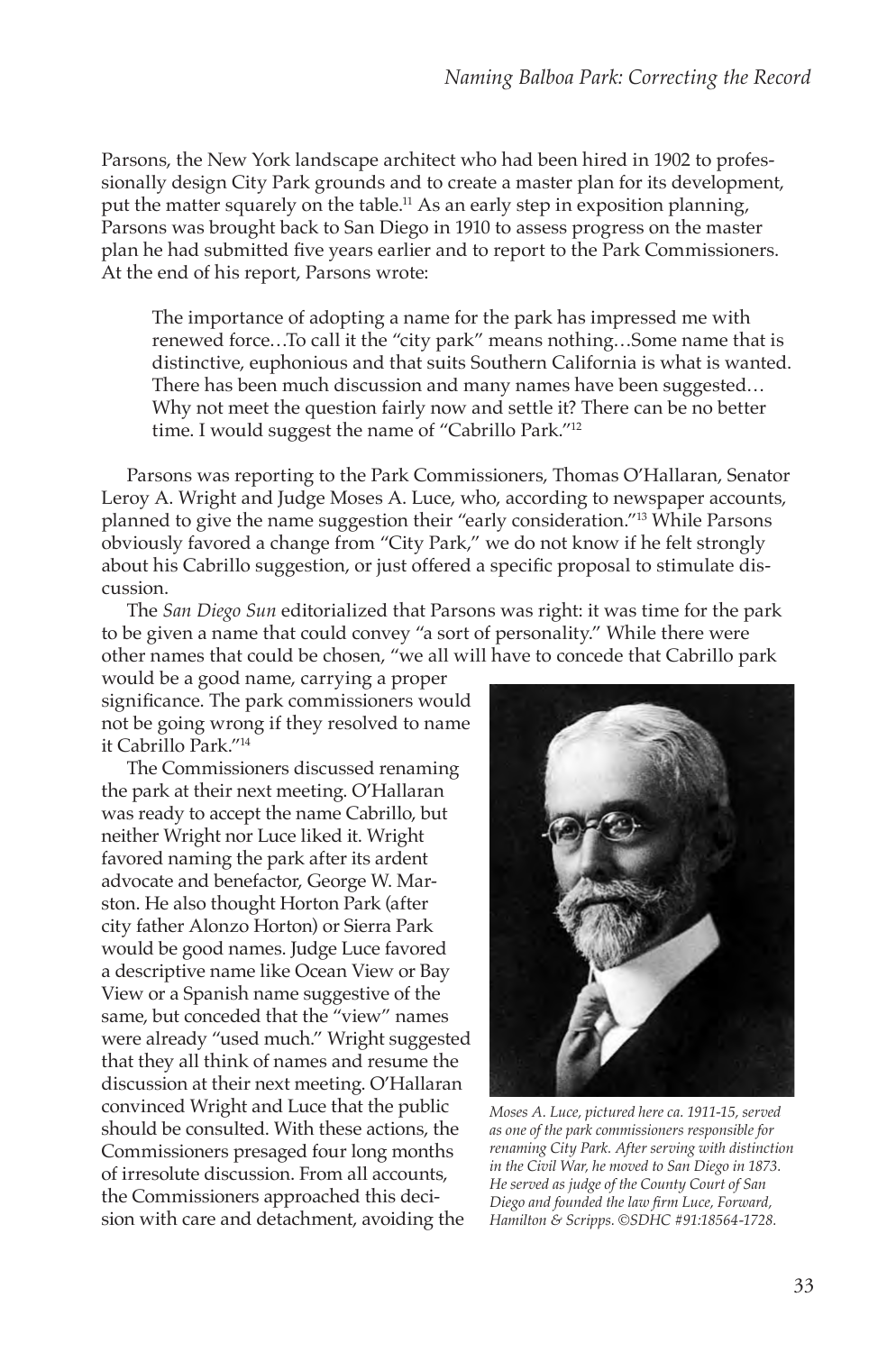

*Commissioner Leroy A. Wright, a founding member of the San Diego Historical Society, was an attorney in San Diego. He served as State Senator from the 27th and 40th Districts between 1907 and 1913. Photo ca. 1916. ©SDHC, Union-Tribune Collection, UT #3667.*

acrimony that burst through the public discourse on a new park name.15

#### **Meet the Press**

Whether out of genuine civic interest or as a gambit to improve newspaper sales, the *San Diego Sun* campaigned for public involvement in naming the park. Motivations may be inferred from commentary in "Under the Peppers in the Park." This light-handed editorial page column reported the imagined conversations of two typical San Diego tourists, the observant Ohio and Nebraska. Ohio thought it might be a good thing "if people got het up" over the selection of a name for the park because it would beneficially increase public interest in the park. Ohio spoke

against a geographical name like Silver Gate, and proposed Junípero Park, leaving off "Serra" in the interest of brevity.16

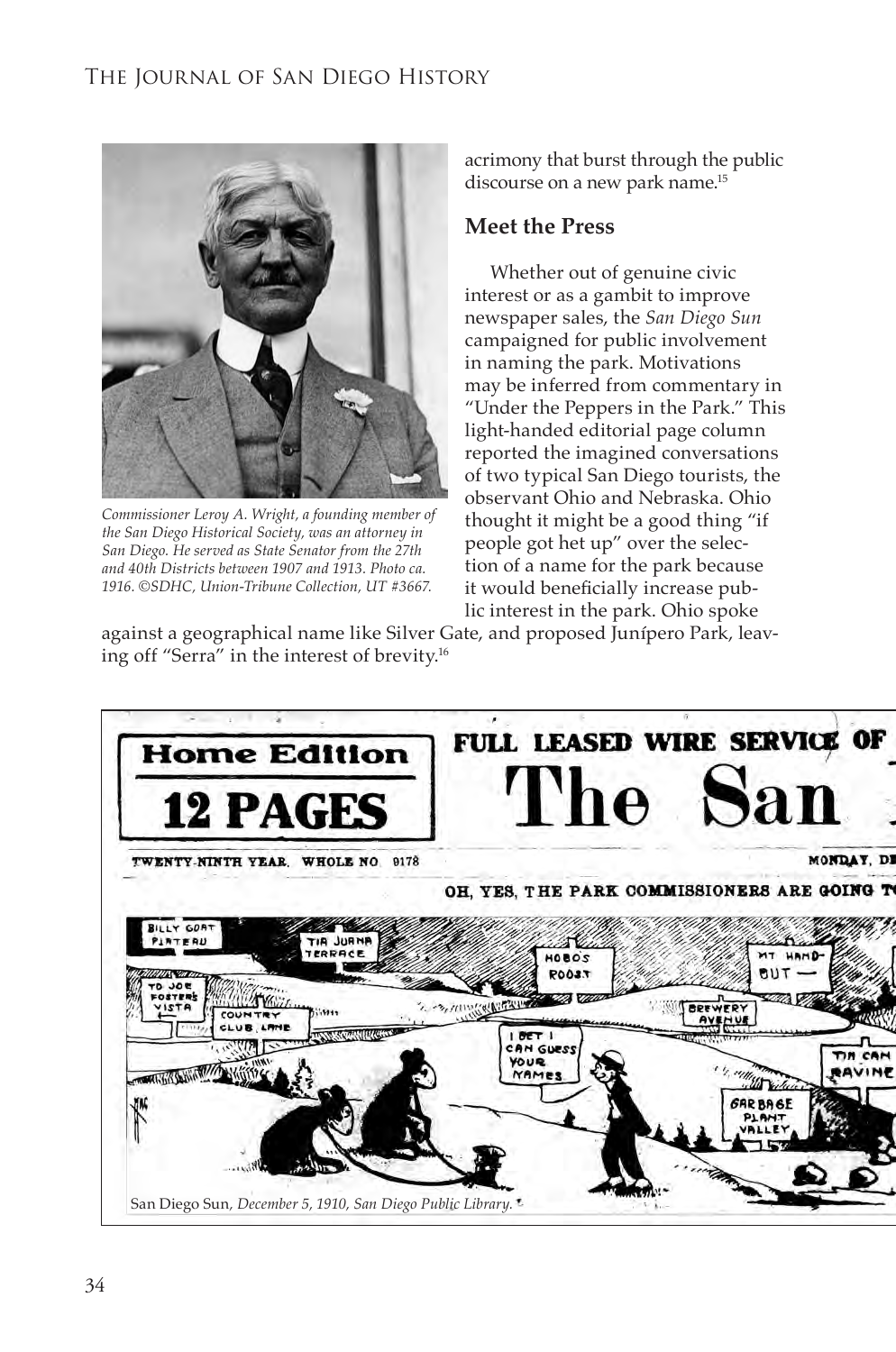The *Sun* sparked public interest by announcing a contest for the best letter suggesting a new park name. The prize was \$5. Readers were urged to rush their entries so that the Park Commissioners could profit from public suggestions at their next meeting. Letters poured in, according to the paper, with half of them suggesting the name Silver Gate. This term was unofficially attached to the San Diego Bay entrance in the nineteenth century.17 Proponents asserted that Silver Gate Park would be easy to remember as it established a southern twin of San Francisco's Golden Gate Park.

Next in popularity were the names Horton or Pacific Park. One person wanted to memorialize the 60 sailors killed when their navy gunship exploded in San Diego Bay in 1905 by naming the park after the USS *Bennington*. "Spanish names are pretty," wrote the contestant, but only have local value.18 Another correspondent warned to avoid Spanish names entirely because no one could pronounce them. His examples included La Jolla and El Cajon. Why not name the park St. James, the English translation of San Diego? Letters soon showed more variety, with Ramona, Hermosa, Buena Vista, Exposition, and Fremont being suggested. One letter stated that President Theodore Roosevelt should get the honor because he was building the Panama Canal.<sup>19</sup>

Days later the *Sun* reported that Silver Gate and Horton were still leading in a flood of suggestions that now included more presidential names: Washington, Grant, and Lincoln had joined the list, along with Panama, Paradise, Sun, and Sunset. Two popular favorites were melded into Horton's Sunset Park. "View" names abounded: Bay View, Ocean View (so easy to remember), Grand View (or should it

![](_page_4_Picture_4.jpeg)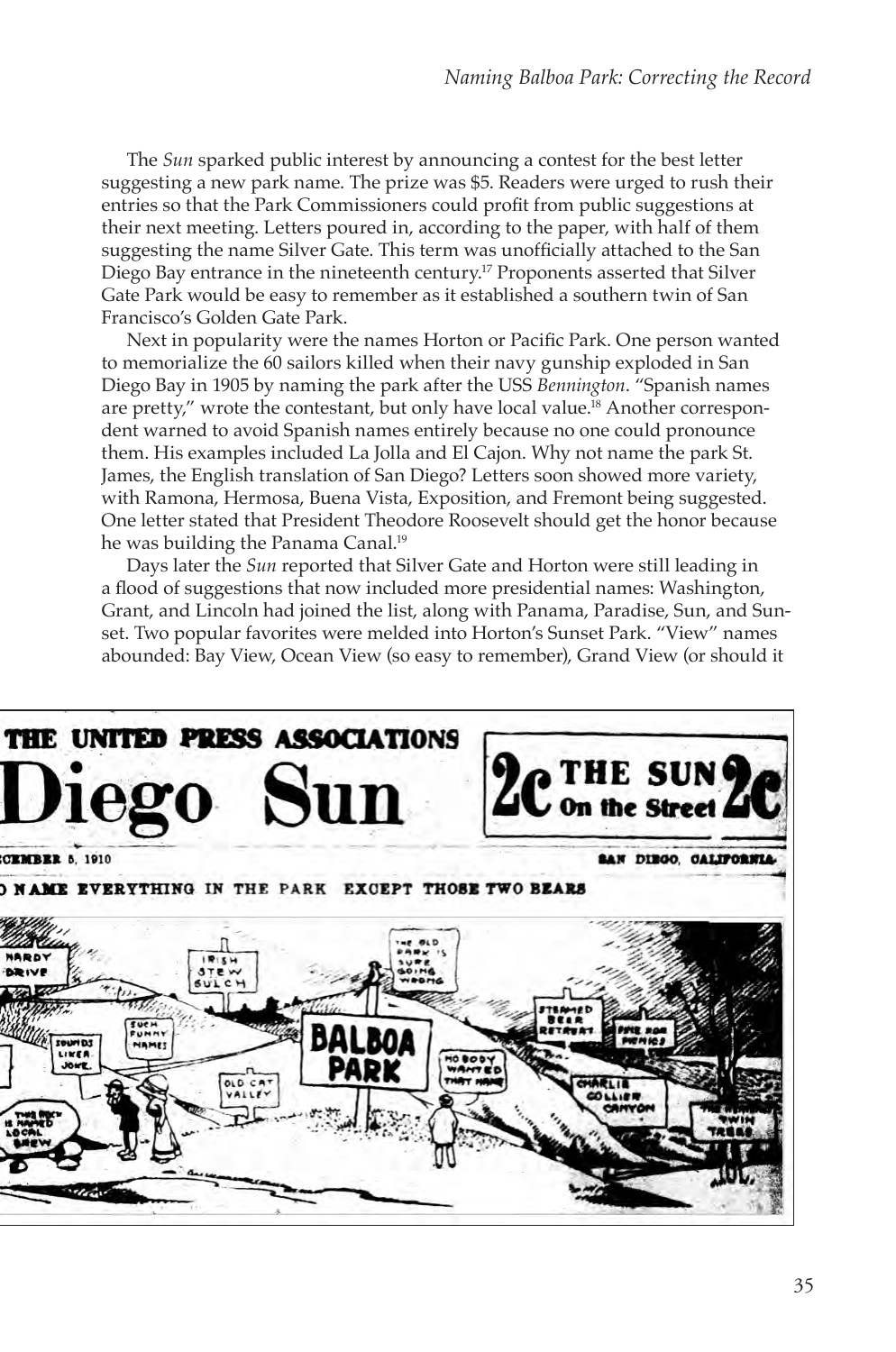![](_page_5_Picture_1.jpeg)

*Back detail from the dress worn by Harriet Phillips at the 1915 opening of the Panama-California Exposition in Balboa Park. Photo by Chris Travers ©SDHC.*

be Grandview? Or simply Grand Park?). San Diego could signal its ideal weather with the name Climatic Park, wrote one booster. Another suggestion favoring "Peoples' Gardens" was decades ahead of trends.20 Mrs. C.A. Mallette won the newspaper contest. Her letter pointed out that the popular favorite, Silver Gate, sounded secondary to Golden Gate Park. She collected the \$5 prize by proposing that City Park become San Diego Park.

The *Sun's* readers must have been disappointed when the Park Commissioners met and again delayed a decision. New ideas kept popping up. At that very meeting "Miramar" was proposed and received a favorable reception.21 In fact, this was the first time that all three commissioners agreed on a name. But they were "loath to take quick action" because names were still being suggested by the public.<sup>22</sup> A likely explanation is that the commissioners were

overwhelmed by the plethora of names proposed and flummoxed when it came to processing the public input they had sought.

The characters Ohio and Nebraska from "Under the Peppers" were holding out for a personal name, but conceded that Miramar was a tolerable choice.23 A *Sun*  reader disagreed, complaining that no one could spell or pronounce Miramar, or know its meaning. Grand View was better—very easy to spell, say, and comprehend. Another writer rejected Miramar as lacking a national character, "when what was wanted was a name familiar to everyone from Maine to Alaska."24

Occasionally this dialog exposed a social fault line. Some proposed names were castigated as highfaluting and of appeal only to a snobbish minority. An acerbic reply to this line of complaint mocked: "The most striking feature of the suggested park names is the good taste and originality exhibited. In making a choice of this sort, the first and greatest virtue is absolute mediocrity and a careful avoidance of anything characteristic—a danger particularly in this country of Spanish traditions." Easy pronunciation seems to be a prime requisite. "Horton Park" is probably within the educational reaches of most and "has the added virtue of being as musical as the gurgle of a croup-stricken pullet." Joking aside, the letter concludes, "Cabrillo Park is a good choice." It was recommended by the park expert, it has a pleasant sound and it celebrates the history and character of San Diego.<sup>25</sup> With this searing piece of satire and the realization that Park Commissioners were not going to be stampeded, the *Sun* downgraded its coverage on renaming the park.

While the *Sun* was busy inflaming interest in the park name, the rival *San Diego Union* newspaper distanced itself from the commotion, perhaps out of deference to park commissioner Wright, a former city editor with the paper. The *Union* reported actions of the Park Commission with respectful patience, although stories and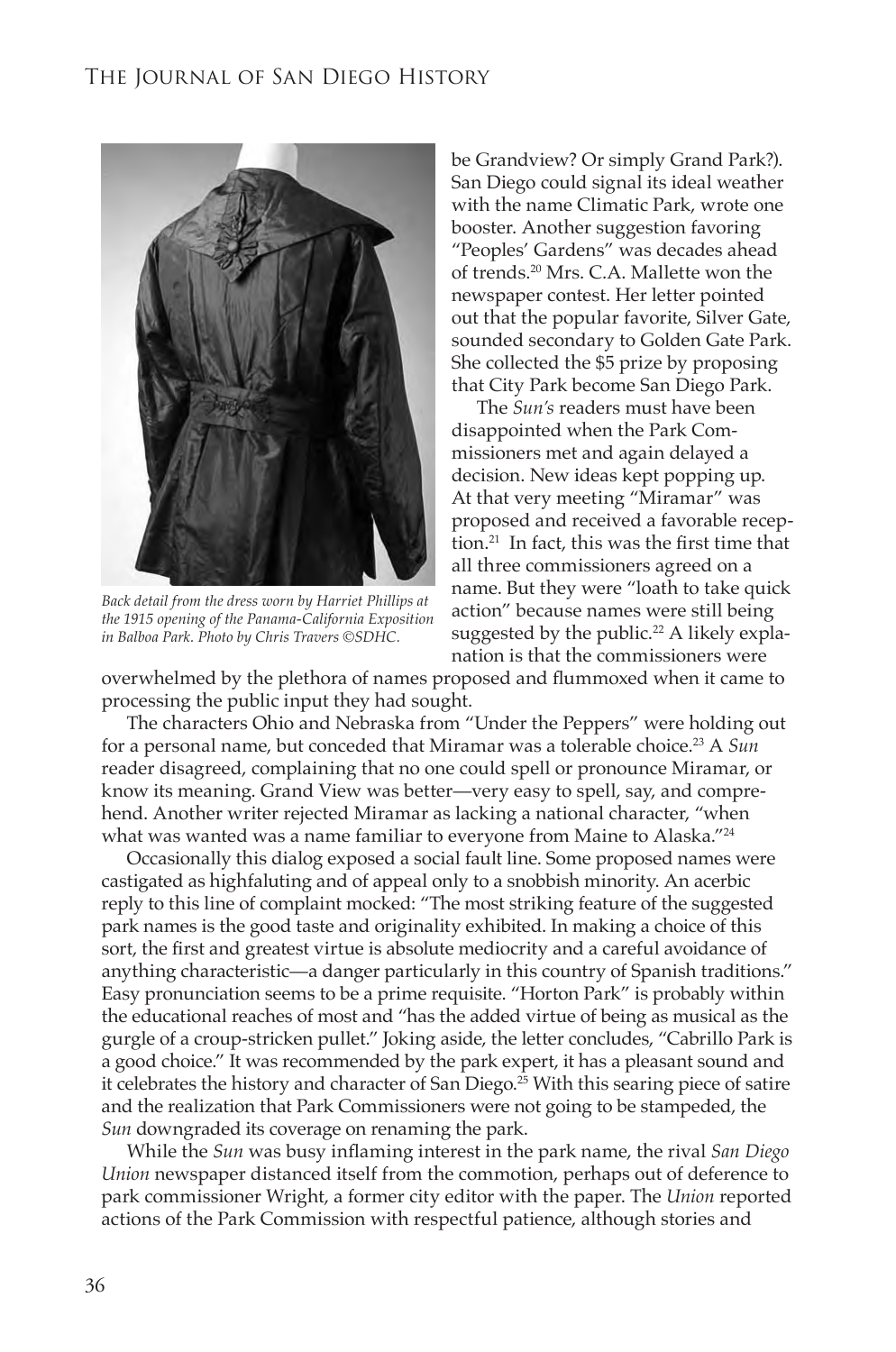editorials about the choice of a new name for the park also appeared. One long piece explained that Alonzo Horton had not given City Park to San Diego. This was in response to calls and letters to the *Union* suggesting that the park be named after the person who "donated" it to the city.26 The *Union's* editorial alter ego "Yorick" commented on the many names offered to challenge Parson's suggestion of Cabrillo Park ("it is wonderful what a torrent of ideas can be made to flow from an original thought"). He poked fun at those suggesting Ocean View and Bay View. Such generic names could be used in thousands of locations around the globe and had no particular San Diego significance. Yorick weighed the pros and cons of naming the park after a living person (George Marston had been mentioned) but eventually endorsed Parson's suggestion of Cabrillo Park.27

## **Balboa Park is Born**

Four months after agreeing to do so, the park commissioners finally adopted a new name for City Park. They were nudged into action by the building and grounds committee of the exposition at a joint meeting on October 27, 1910. The *Sun* wrote: "While members of the building and grounds committee of the Panama California exposition were conferring with the members of the city park commission Thursday afternoon, the importance of naming the park without more ado was realized again…there was a marked tendency among all present to get together and agree upon something no matter what." The "dove of peace came down and the sobriquet 'Balboa' was chosen from the hundreds that had been offered." Horton, Silver Gate and Cabrillo were considered, but "someone suggested" that the memory of Balboa, "who beat the real estate men to the Pacific Ocean," should be forever perpetuated.<sup>28</sup> One of the park commissioners later wrote that the names Darien, Pacific, and Del Mar were among those discussed at this decisive October meeting.<sup>29</sup>

These newspaper stories were published the day after Balboa Park was named. The *Sun* makes no mention of Harriet Phillips or of a park-naming contest. The same is true for the *Union.* The choice, it said, was "made after a dozen illustrious or poeti-

![](_page_6_Picture_5.jpeg)

*Balboa Park in 1915. Photo courtesy San Diego Gas & Electric Co.*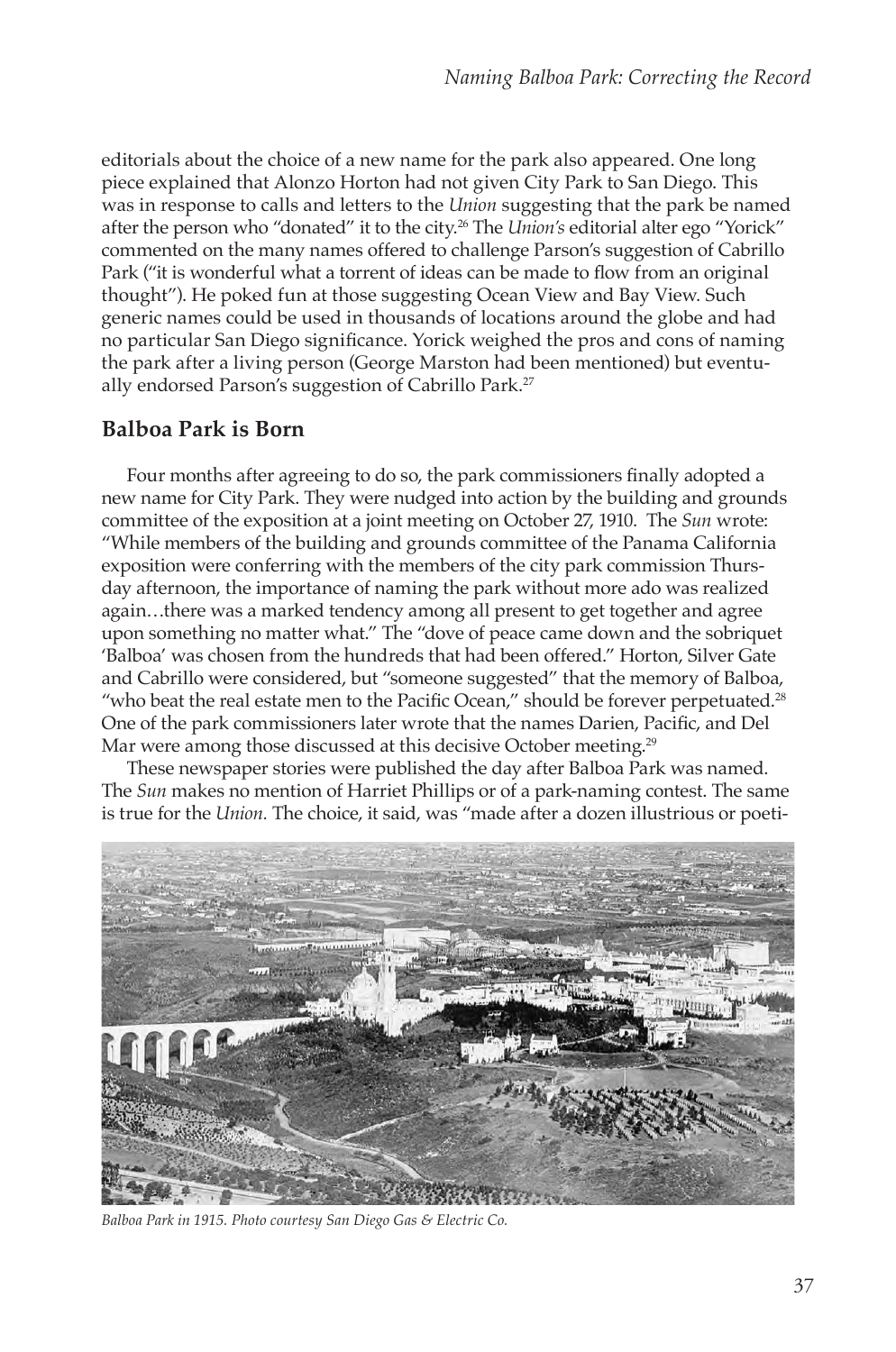cal names had been advanced, all of which had yielded, one by one, to the points of fitness embodied in the name of that daring explorer," Balboa. The name was not chosen until every phase of the question had been exhaustively discussed and the decision was unanimous.30 Several more paragraphs are devoted to the importance of giving the park a new name and the appropriateness of this choice. While the *San Diego Union* was all contentment, the *Sun* was about to turn on the park commissioners.

Initially, the *Sun*, through commentary by its imaginary tourists Ohio and Nebraska, gave its qualified approval to the Commission's action. They liked the choice of a personal name, rather than the descriptive Silver Gate or Sunset Park, and hoped that San Diegans would feel a friendly connection and take a more personal interest in the park. "Balboa is a bilious sort of name," they concluded, but "he deserves some credit for discovering the Pacific Ocean."31 The *Sun* changed its tune when the Park Commission began to rename specific areas of the park. Abandoning restraint, the newspaper launched a strident attack, positioning itself as the voice of the people raised against an out-of-control Park Commission. The choice of names was criticized and the authority of the commissioners to change names in the park was questioned. When the Park Commission gave Pound Canyon the "pretentious" new name Cabrillo Canyon, the *Sun* ripped into the "christenings" being done without consulting the public who would have to live with "these pet names" forever.32 The *Sun* now loathed City Park's new name:

Not satisfied with forcing the poor old city park to be until the end of the world may set her free, the most unmusical, unattractive appellation "Balboa," the city park commissioners…are again at it. Who said Balboa was the best name for city park? Many declare it is about as poor a name as could have been selected. Perhaps seven out of ten say they will never call the park by that name. Many names were suggested by *Sun* readers. Many of these were good and were agreed upon by numerous citizens. Few suggested Balboa.<sup>33</sup>

Close on the heels of this barrage, the "Sunbeams" column in the newspaper printed the WE DO NOT WANT BALBOA headline and resurrected the name Silver Gate. "Many will agree that Silver Gate beats Balboa. In fact the great majority has complained that there are few names *not* preferable to Balboa."34 This generated more letters from the public. "I want to register my protest against saddling the city park with such an ugly name as Balboa, it is a hard, harsh sounding name. Why not Junipero Serra [or] some good United States name? Central Park is good enough for New York City." Another letter demanded that the name City Park be reinstated. "Let those who want Balboa move to Mexico…the name would be very appropriate in that country."35 Criticism devolved to silliness at times: if the people had named the city park instead of three appointed park commissioners, a *Sun* columnist wrote, it would not have been cursed with a name that sounds like "Bell Boy."36

Discontent also took a practical turn. The City Council was asked to intercede on behalf of citizens unhappy with the work of the Park Commission. A champion for the cause was found in Councilman John L. Sehon who concurred that, "Balboa is not a popular name for the park." $37$  He thought that the council should have seen to naming the park before delegating its oversight to an appointed commission. "We should name our babies before we lend them out," he said.<sup>38</sup>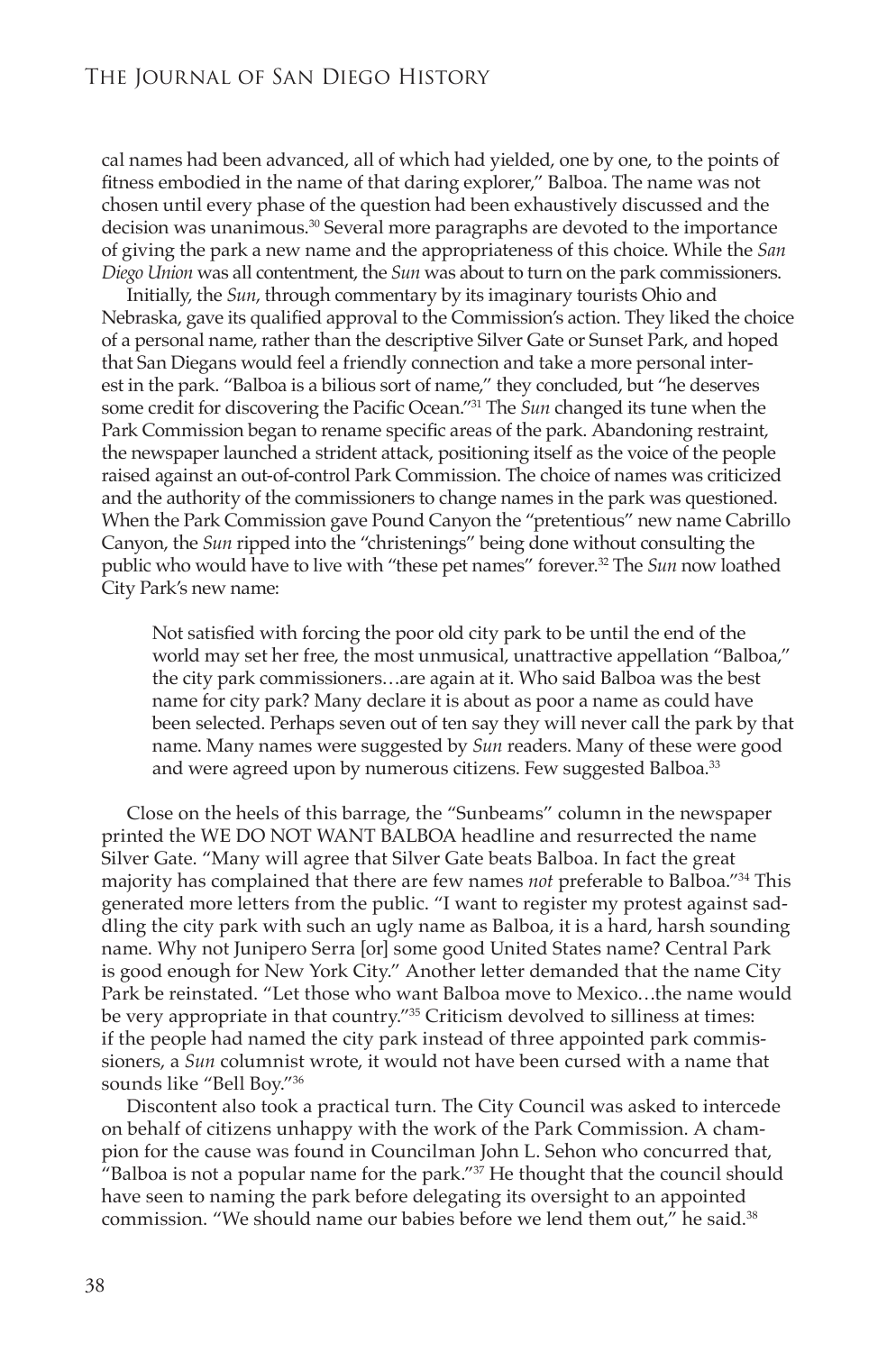The council was asked to select ten of the most suitable names for the park and place them on a special election ballot. "This would give all the voters a chance to help christen the big play grounds." The name selected would be used by the people in speaking of "their park," instead of Balboa as decided by the three commissioners.<sup>39</sup>

However vociferous, these were last gasps in the active campaign against the Park Commissioners' selection of the name Balboa Park. Efforts at political maneuvering through the City Council or the ballot box came to naught. In advance of some of the harshest criticism, the Park Commission had formally confirmed the "Balboa Park" name on November 1, 1910, and settled in to endure the slings and arrows of those who would have preferred a different name.40 Most city leaders stayed clear of the fray, refusing to shelter under the *San Diego Sun's* populist mantle or perhaps ignoring the press all together. Some may have drawn comfort from the *Union's* stolid and rarely wavering approval. In time, the critics toned down because they were ignored. San Diego city leaders had their eyes fixed firmly on the future. The controversy over naming City Park was but a minnow amid the large fish they had to fry. They were bringing the Panama-California Exposition to life. It would open in 1915 and it would open in a place called Balboa Park.

## **Setting the Record Straight**

It is time to correct the record by eradicating the unsubstantiated tale that has long described the naming of Balboa Park. All mentions of a naming contest won by Mrs. Harriet Phillips should be relegated to the genre of "colorful myth." There is no reason to perpetuate it. The real story is easily encapsulated:

City Park became "Balboa Park" in 1910 to provide a more distinctive and memorable name for the home of the Panama-California Exposition, opening in 1915. Many San Diegans proposed new names for City Park and engaged in the lively discussion preceding the Park Commission's decision to honor Vasco Nuñez de Balboa, the Spanish explorer who in Panama scaled a Darien peak and became the first European to sight the Pacific Ocean.

| Names Proposed for City Park in 1910: |                 |                |             |
|---------------------------------------|-----------------|----------------|-------------|
| Balboa                                | Fremont         | Junípero Serra | Roosevelt   |
| Bay View                              | Grand           | La Vista       | San Diego   |
| Bennington                            | Grandview       | Lincoln        | Sierra      |
| Buena Vista                           | Grand View      | Linda Vista    | Silver Gate |
| Cabrillo                              | Grant           | Marston        | St. James   |
| Climatic                              | Greene (sic)    | Miramar        | Sun         |
| Central                               | Hermosa         | Ocean View     | Sunset      |
| Darien                                | Horton          | Pacific        | Washington  |
| Del Mar                               | Horton's Sunset | Paradise       |             |
| El Dorado                             | Imperial        | Panama         |             |
| Exposition                            | Junípero        | Ramona         |             |
|                                       |                 |                |             |

#### **Names Proposed for City Park in 1910:**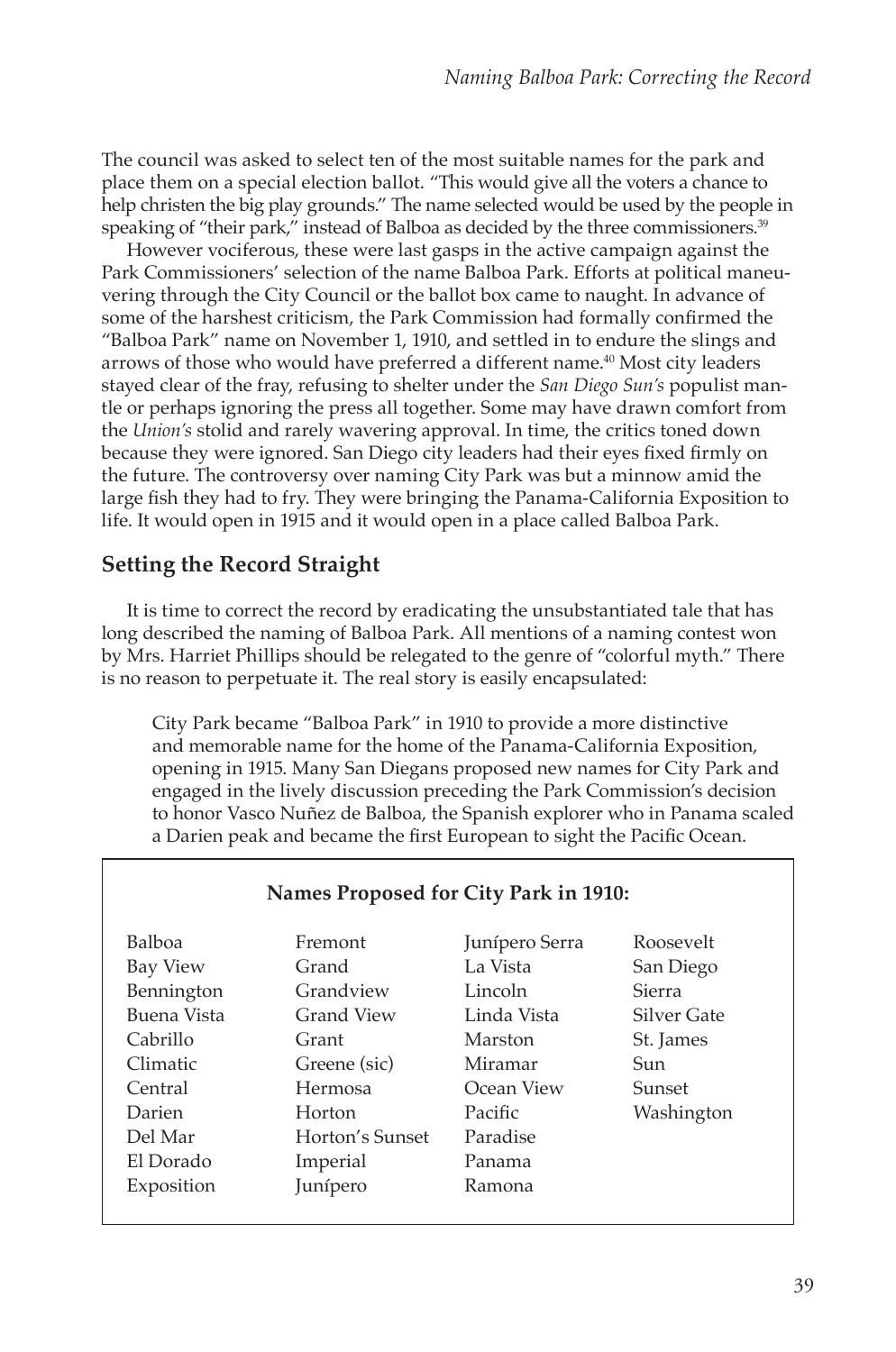## **NOTES**

- 1. Gregory Montes,"From Parsons to Balboa," *The Journal of San Diego History* 25, no. 1 (Winter 1979), 16. The first sentence of this statement inaccurately cites to Leroy A. Wright, "Writer Traces Pueblo Titles Back to 1789 in History of Local Park," *San Diego Union*, March 17, 1935: II2, 1. There is no mention of a contest in this authoritative newspaper account, authored by one of the three Park Commissioners who changed the name of City Park. Rather, it explains that there was "ever increasing interest in the controversy as to what name should be selected" and that "Balboa" was selected after "a dozen illustrious or poetical names had been advanced." The second sentence from Montes is cited without author, title, or page number to an article in the *San Diego Union*, May 27, 1916. The author attributes the article to an entry in the Thomas O'Hallaran Scrapbook (p. 36) in the collection of the California Room, San Diego Central Public Library. The citation cannot be verified in that source as Montes saw it because page 36 has been cut from the scrapbook, along with several nearby pages. The May 27, 1916, issue of the *San Diego Union* has no articles on the naming of Balboa Park and no mention of Harriet Phillips. There is a high likelihood that the citation is incorrect and that Montes actually read "History of Balboa Park Interwoven With That of City," *San Diego Union,* May 27, 1918, 4:4-6 (Note the date 1918, not 1916). This unsigned article states, "The name 'Balboa' was given the park about the year 1910 after a contest had been conducted for the purpose. It is said that Mrs. Harriett (sic) Phillips, a member of the San Diego Club and Pioneer Society, suggested the name "Balboa." This one paragraph hedged with its slippery "it is said" language appears to be the font from which all subsequent misinformation about the naming of Balboa Park flows.
- 2. "History" tab under Park Information, www.balboapark.org (accessed March 1, 2010).
- 3. Harriet Wallace Phillips was a charter member of the San Diego Club and a member of the Pioneer Society, having arrived in San Diego in the 1870s. She was elected to the San Diego Library Board in 1895 and resided on Fourth Avenue at the time of her death in 1918. Her husband George K. Phillips predeceased her, having become wealthy in the mining business, then falling on hard times. "Phillips," Biographical Files, San Diego Historical Society Archives; *San Diego Union*, April 3, 1895, 5:1.
- 4. "History of Balboa Park Interwoven With That of City," *San Diego Union*, May 27, 1918, 4:4-6. This information has been incorrectly cited to Wright, "Writer Traces Pueblo Titles." However this article does not discuss a contest or mention Harriet Phillips.
- 5. "In order to find a suitable name, a contest was held…the winner was Mrs. Harriet Phillips, member of the Pioneer Society and the San Diego Club, with her suggestion of Balboa." Florence Christman. *The Romance of Balboa Park* (San Diego: San Diego Historical Society, 1969), 37. Christman apparently had not used 1910 original sources because she incorrectly lists the names of two of the three park commissioners. In the fourth and most recent edition of the book, published in 1985, the naming contest is discussed on page 33; Montes, "From Parsons to Balboa," 1.
- 6. Works relying on the 1910 original sources avoid the error: Richard W. Amero, "The Making of the Panama-California Exposition, 1909-1915," *The Journal of San Diego History* 36, no. 1 (Winter 1990), 10-11; Robert L. Horn, "Part IV of A History of Balboa Park," *California Garden*, 51, no. 3 (Autumn 1960), 24-25. Roger Showley states that *later accounts* credit Harriet Phillips. Roger Showley, *Balboa Park A Millennium History* (Carlsbad, CA: Heritage Media Corp., 1999), 42.
- 7. Harriet Phillips is not mentioned in any of the general newspaper articles on naming the park, nor in the accounts written by two people present at the meeting when the name "Balboa Park." was selected. Park Commissioner Leroy A. Wright discussed the naming of the park in his 1935 article "Writer Traces Pueblo Titles." George Marston was at the meeting as a member of the Exposition Building and Grounds Committee, but he does not speak to the naming of Balboa Park in his "History of San Diego City Parks," in Carl H. Heilbron, *History of San Diego County* (San Diego: San Diego Press Club, 1936), 153-174.
- 8. In criticizing the Park Commission selection of a name, the *Sun* commented that among the public ideas for renaming City Park, "few suggested Balboa." This does indicate that the name was in play and suggested by multiple sources rather than being a unique contribution of Harriet Phillips. "Christening Bee Indulged in by Park Commissioners," *San Diego Sun,* November 30, 1910, 1:2-3. It is possible that Phillips directly suggested "Balboa" to one of the Park Commissioners or those meeting with the Commission and was informally credited by herself or another with providing the new name of City Park, but no record of her direct involvement could be documented in the current research.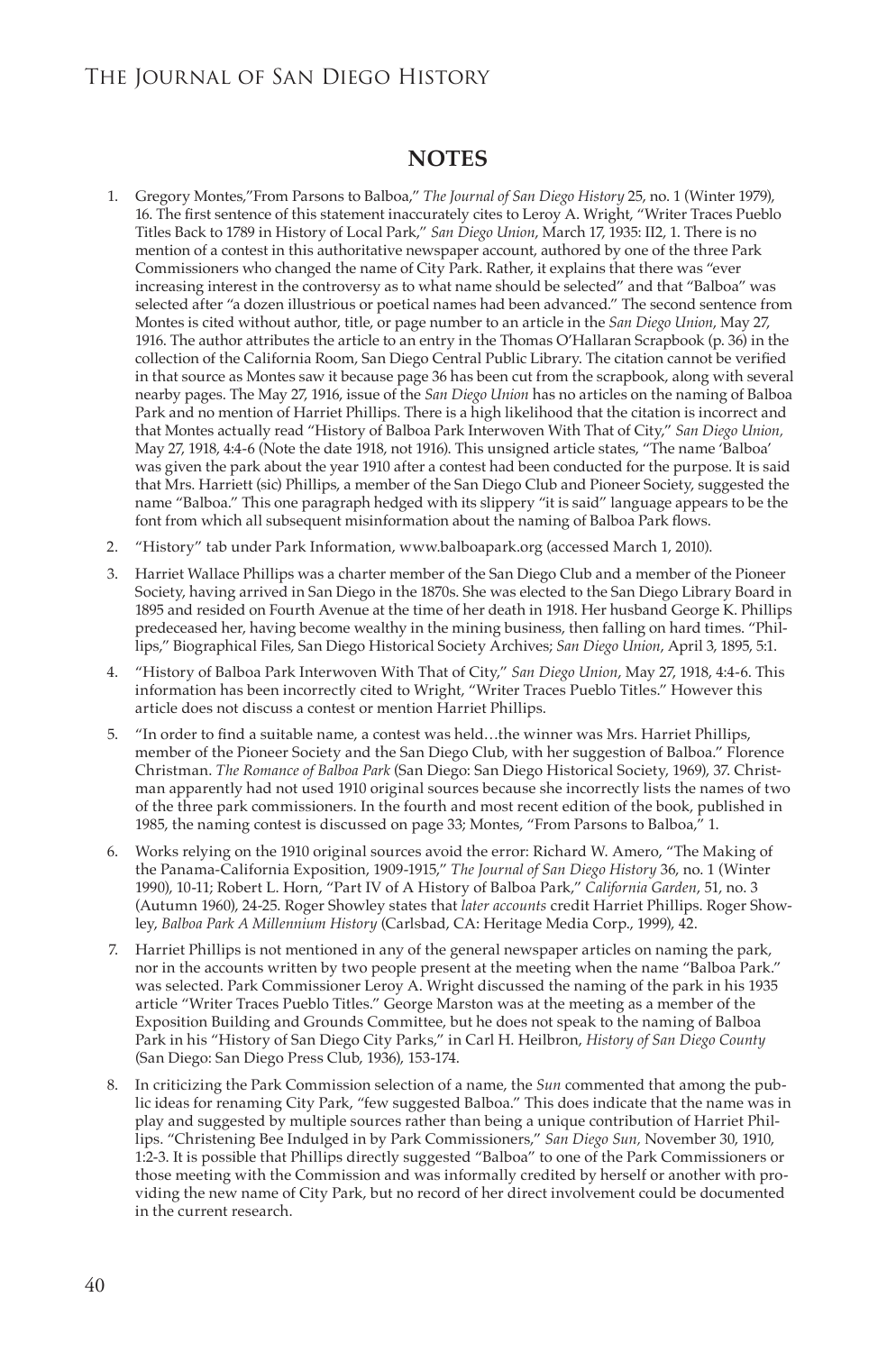- 9. A Board of San Diego Park Commissioners was first appointed on April 17, 1905, marking the transition of City Park improvement activities from the private efforts of the Park Improvement Committee of the Chamber of Commerce to a governmental responsibility of the city. "First Park Board Named Last Night," *San Diego Union*, April 18, 1905, 3:1-2.
- 10. "When Balboa Came West," *San Diego Sun*, December 5, 1910, 4:2-3. This unfavorable account was assembled "from research at the San Diego free library." Samuel Eliot Morison wrote, "So, one day in 1517, Vasco Núñez de Balboa, as kindly, loyal, and competent a conquistador as ever brought the cross and banner of Castle overseas, was seized by order of Pedrárias, tried, and condemned to death on the charge of treason and murder. Next day he and four companions were beheaded in the public square and their bodies thrown to the vultures. Balboa was only fourtytwo years old." Samuel Eliot Morison, *The European Discovery of America: The Southern Voyages, 1492-1616* (New York: Oxford University Press, 1974). See also, Octavio Mendez Pereira, *Balboa,* ed. Everett W. Hesse (New York: American Book Co., 1944).
- 11. Samuel Parsons, Jr. (1844-1923) was one of the most well known landscape architects in the early twentieth century. He was a protégé of Calvert Vaux who worked as superintendent of planting in Central Park and landscape architect of New York City Parks Department (1895-1911). He was a founding member of the American Society of Landscape Architects (ASLA ) and served as its president from 1905-07. See: Samuel Parsons, Jr., *The Art of Landscape Architecture* (1915; Amherst: University of Massachusetts Press, 2009); Richard Amero, "Samuel Parsons Finds Xanadu in San Diego," *The Journal of San Diego History* 44, no. 1 (Winter 1998): 3-23.
- 12. "Name It Cabrillo Park, Says Parsons," *San Diego Sun*, July 4, 1910, 1:4-5.
- 13. O'Hallaran was originally from Missouri and had moved around the country before settling in San Diego in 1901. He worked in the real estate business and as a state inheritance tax appraiser in San Diego County. Wright came to San Diego in 1887 and worked as city editor of the *San Diego Union* and later purchased an interest in the *San Diego Sun*. He practiced law, was elected a state senator in 1905 and served as president of the San Diego Historical Society from 1930 to 1944. Luce was a Civil War veteran and Medal of Honor recipient who became a prominent lawyer and judge and a founder of the leading San Diego law firm Luce, Forward, Hamilton & Scripps; "Name It Cabrillo Park, Says Parsons," *San Diego Sun*, July 4, 1910, 1:4-5.
- 14. "Parsons says name it Cabrillo Park [Editorial]" *San Diego Sun*, July 5, 1910, 4:1.
- 15. "Cabrillo? No! Says Wright and Luce," *San Diego Sun*, July 6, 1910, 6:2; "Wanted—Name for City Park: Board Does not Like 'Cabrillo,'" *San Diego Union*, July 6, 1910, 5:1.
- 16. "Under the Peppers in the Park: Name for Park," *San Diego Sun*, July 7, 1910, 4:1-2.
- 17. The term is attributed to Joaquin Miller who was said to have written a poem entitled "Silver Gate" during a visit to San Diego. In the 1880s the town of Calico near Barstow in the Mojave Desert had 500 operating silver mines. A Coronado ferry named *The Silver Gate* was launched on November 15, 1887. When taken out of service it was moored in Glorietta Bay and became a popular nightspot. The *San Diego Union* referred to the harbor entrance as the Silver Gate for the first time in 1889. In the same year, the Silver Gate Masonic Lodge opened and *Silver Gate* magazine hit the local newsstands. Edward J.P. Davis, *Historical San Diego The Birthplace of California* (San Diego: private printing, 1953), 116-17; Leland Fetzer, *San Diego County Place Names A-Z* (San Diego: Sunbelt Publications, 2005), 134-35. By 1908 William E. Smythe used the term familiarly when describing the traffic of Spanish ships into San Diego Bay. William E. Smythe, *History of San Diego, 1542-1908* (San Diego: The History Company, 1908), 1:27, 40. A book of poems and photographs of San Diego historical places was published shortly after the naming controversy: John Vance Cheney, *At the Silver Gate* (New York: Frederick A. Stokes Co. 1911).
- 18. "Park Name," *San Diego Sun,* July 8, 1910, 2:1-3.
- 19. "Help Give the City Park a Good Name," *San Diego Sun*, July 9, 1910, 3:1-4.
- 20. "'Horton' and 'Silver Gate' Close in Park Name Race," *San Diego Sun*, July 11, 1910, 1:1-2, 2:3-4.
- 21. "Naming Park Is Up to People, May be Miramar," *San Diego Sun*, July 13, 1910, 2:1.
- 22. "Miramar' Favored by Commission as Name for City Park," *San Diego Union*, July 13, 1910, 9:3; "Naming of Park is Up to People," *San Diego Sun*, July 12, 1910, 2:1.
- 23. "Under the Peppers in the Park," *San Diego Sun*, July 14, 1910, 4:1.